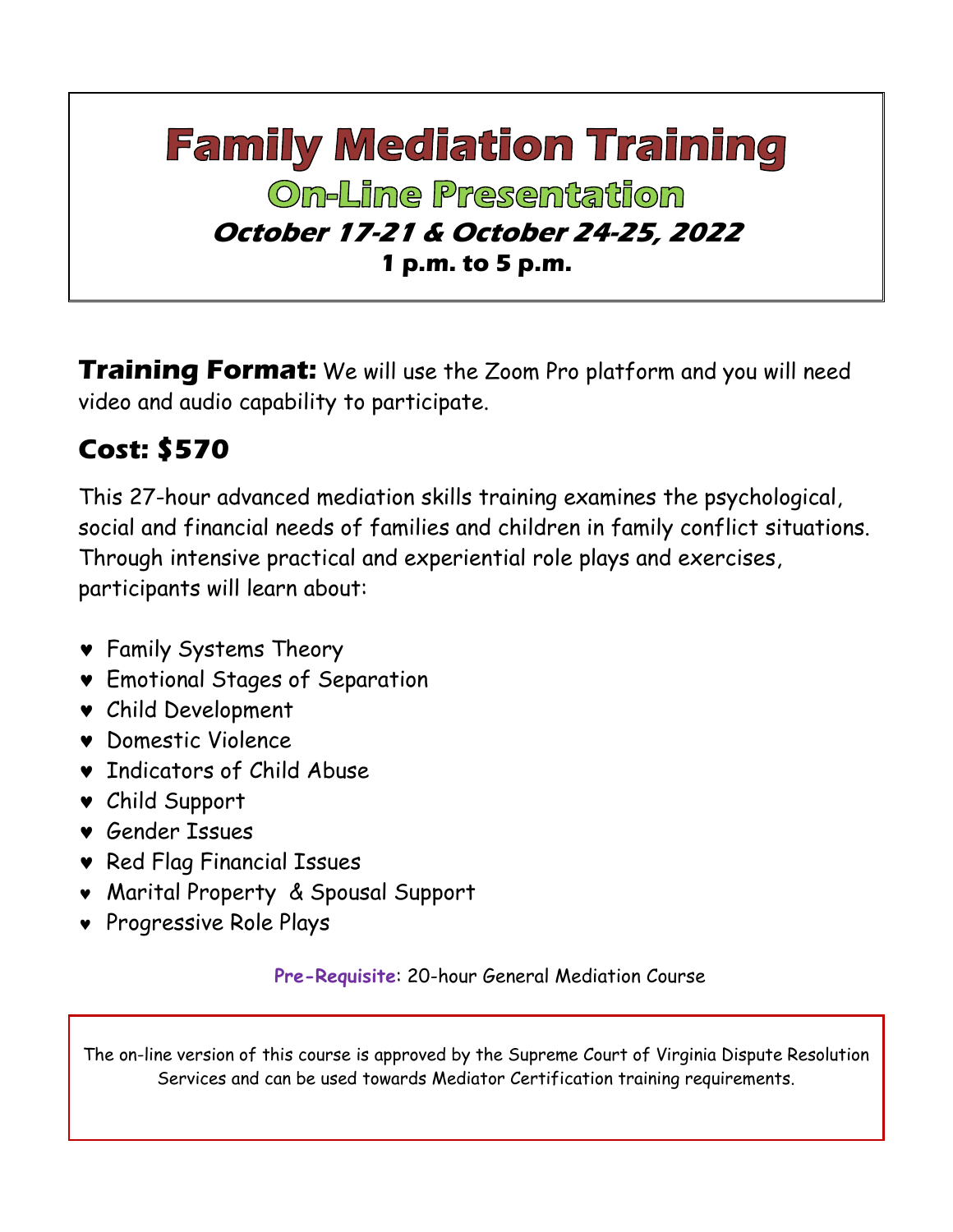*Registration closes Monday October 10, 2022 Full payment is due by October 13, 2022*

## **About the Trainers**

Andrea Palmisano and Karen Richards are Virginia Certified Mediators and trainers. Together, they have more 40 years of conflict resolution and training experience. Andrea is also a Professor of Psychology at Tidewater Community College and Karen is also a Certified Practitioner of the Myers-Briggs Type Indicator®.

**Cancellation and Refund Policy**: We may cancel the training for insufficient registration or inclement weather and we will issue all registrants a full refund of any payments made. Cancellation by a participant must be done in writing by October 10, 2022 in order to receive a full refund. If cancellation is made after October 10, 2022, the participant will receive a refund less the \$100 deposit. Participants who fail to cancel or fail to attend the training ("No-Shows"), will be charged the full amount of the training and will forfeit the deposit and any payments made towards the training.

**Questions?** Contact Karen Richards at (757) 635-4651; visit krtrainmediate.com; or email her at [krtrainmediate@gmail.com](mailto:krtrainmediate@gmail.com)

Karen Richards Training & Mediation LLC ◦ krtrainmediate.com ◦ 757-635-4651